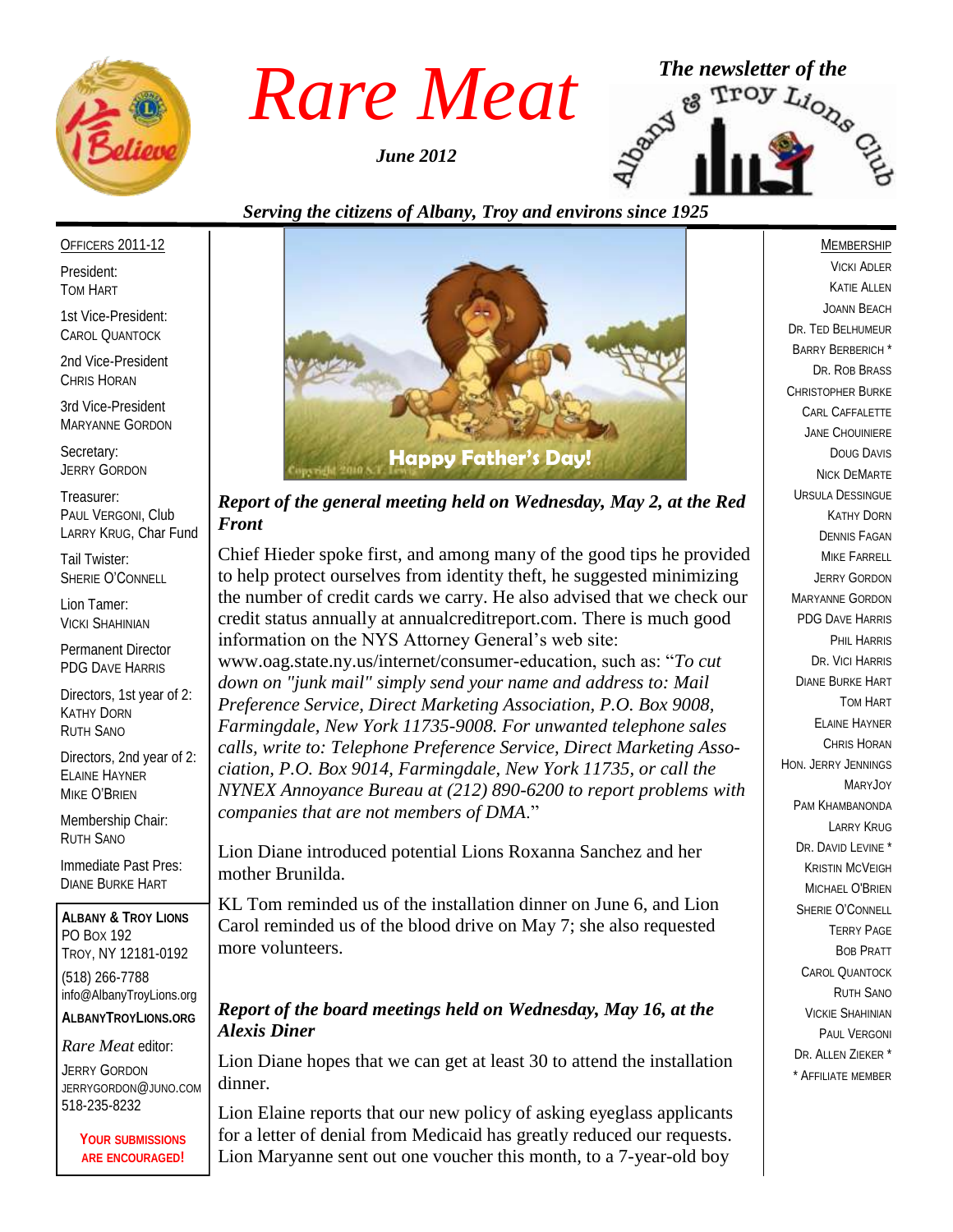that we had sent to the Lions Eye Institute for an exam.

Lion Carol received 3 requests for hearing aids, one of which was forwarded to the Scotia-Glenville club for a Schenectady resident. The other two are in process.

We accepted the membership application from Phil Harris, PDG Dave's brother.

Lion Jerry is working on setting up another vision- & hearing-screening session at Pitney Bowes, as we did about a year and a half ago.

Lion Jerry met with NABA to discuss working with them on their KidSight pre-school vision screenings. The would like to have two Lions to help with crowd control and paperwork. Their next event is on May 24 at the day care center in Bldg 12 of the NYS Office Campus.

We discussed whether we should participate in Boscov's Home-Town Days program again this year. Lion Tom will contact them to ensure that we get the discount tickets early enough to sell them ahead of time, and that we can get a table at the store entrance.

We voted to donate \$250 to Guiding Eyes; this is the money we got for metal eyeglass frames sent to Respec.. No one from our club will be going to their open house in July, but we will mail the check.

We voted to donate \$225 to Sight Society/Lions Eye Bank for a Tee sign and a ¼-page ad in their golf outing program book.

Lion Carol has two hearing-aid applications in process.

## *Our next meeting...*

Our last general meeting of this Lions year will be our Installation Dinner on **Wednesday, June 6**, at Nichi's in Wynantskill; details are on page 5. If you haven't already made reservations, call Lion Diane **NOW!**

## *Blood drive*

We did another blood drive on May 7, our first at the Boght Corners Fire House. Lion Carol did all the coordinating, and she and Lion Vickie Shahinian made phone calls. Lions Maryanne & Jerry, Terry, PDG Dave, and Vickie S worked at the drive, and especially welcome as a worker was new Lion Carl Caffalette. In the photo, Lions Terry and Carl patiently await donors at the refreshment table. Anna Topping, our ARC contact, said, "Thank you so much for all of your support!! You did an amazing job!! On a goal of 24 whole blood and 4 double red cell we were able to collect 22 whole blood units and 8 double red cell!! That is wonderful-YOU WENT OVER GOAL! Due to your efforts, potentially, 90 lives will be saved!"



## *KidSight*

NABA has asked for our assistance with their KidSight program that provides vision screening in area preschools and day-care centers. Kathryn Miklowitz, an LPN at NABA, uses a special camera to do the actual screening, but her job would be easier if she had one or two volunteers to help with paperwork: stapling photos to each kid's consent form and filling in data on the results form. On May 24, Lions Paul and Jerry helped at a screening in the Wee Care Day Care Center at Bldg 12 on the NYS Office Campus. We started at 9:30 and had planned to stay until noon, but because only 18 kids had signed up, we were through by 11:00. It's not a tough job; if we could do it, anyone can. Details will follow on several sessions in June; please consider signing up for one or two.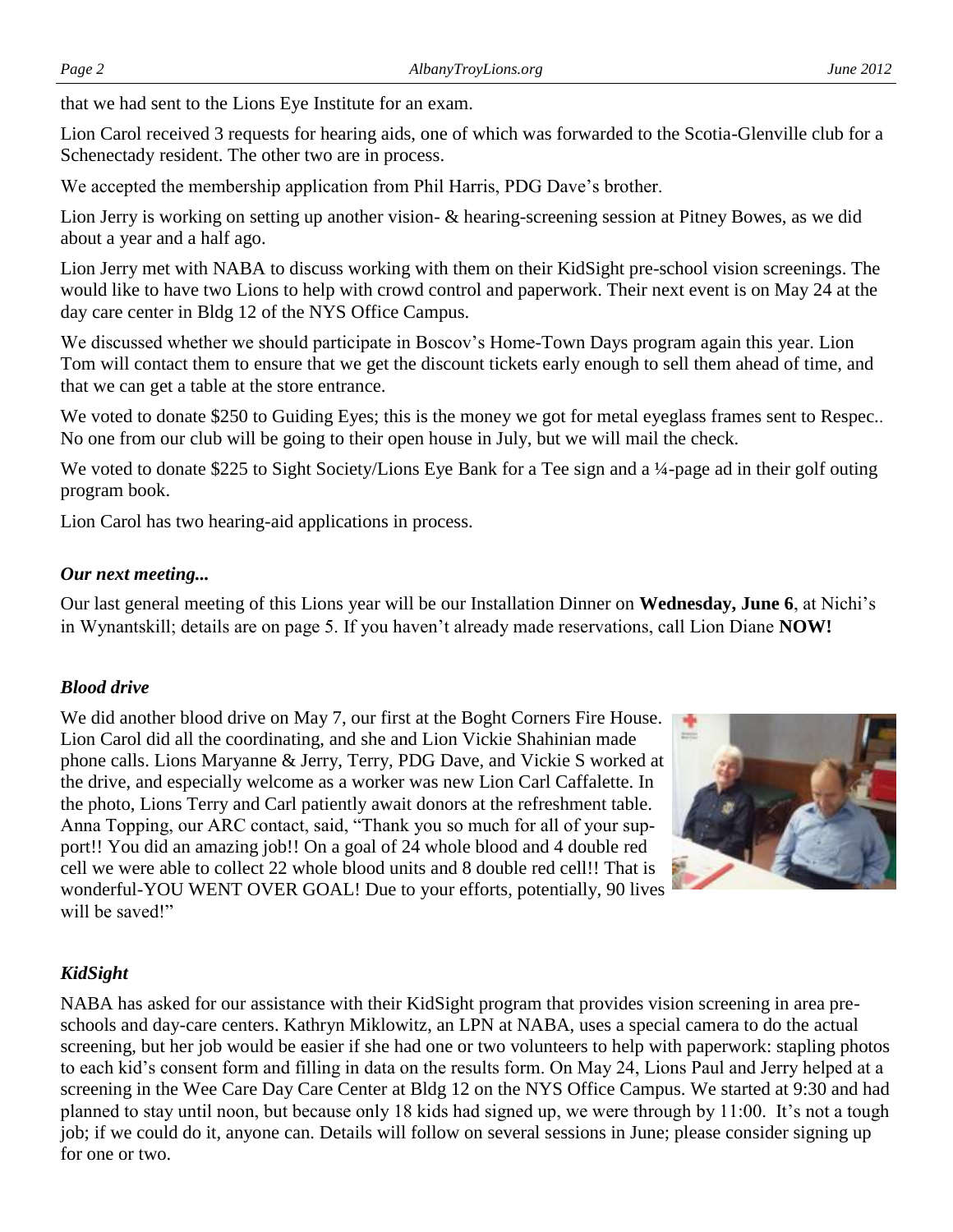

Next Lions Work Night at the **Regional Food Bank**: **Tuesday, July 10, 2012, 5:30-7:30 PM** *Friends and family welcome.* Tell Lion Carol how many you're

*Make a note:*

bringing at **cquantoc@nycap.rr.com** or **664-3901**.

**Save the 2nd Tuesday of January, April, July and October.**



Our next **BLOOD DRIVE** will be in September at the Hilton Garden Inn on Hoosick St. We need volunteers:

- To make phone calls in the week or two before the drive,
- To work at the registration desk and the canteen at the drive,
- And to donate blood.

If you can do any or all of these, please sign up with Lion Carol at **cquantoc@nycap.rr.com** or **664-3901**.

*Future blood drives: December at Holiday Inn Express, Latham; March at Hilton Garden Inn, Troy; May at Boght Corner Fire House, Latham.* 

#### *On a more personal note …*

"*Let me present our newest addition to the Hart Family. I would like you to meet Arianna Kelly Hart, born, Wednesday, April 25, 2012, at Phelps Memorial Hospital, Sleepy Hollow, NY, to Mommy and Daddy (TJ & Marian) Hart. Princess Arianna is 7 lbs. 12 ounces and 19-3/4 long. She is absolutely beautiful and has a full head of dark hair. Mommy and Baby and Big Sister Jasmine and Daddy are all doing great.*

*As I have said before, Grandparenthood is fantastic.................nothing like it! Love, Diane & Tom "*

Lion Maryanne is looking good, now that she's had cataracts removed from both eyes.



## *Happy Birthday!*

Happy **June** birthday to these A&T Lions:

8th - Ted Belhumeur 11th - Sherie O'Connell 25th - Diane Hart 26th - Doug Davis



## *Happy Anniversary!*

Happy Lions Anniversary to these **June**  inductees:

Dave Harris - 14 years (+21 years with Granville LC) Bob Pratt - 17 years Doug Davis - 23 years

## *Mark your calendar…*

**Wednesday, June 6, 6 PM: Annual Installation Dinner - see page 5 for details. Thursday, June 7, 10 AM - Noon: Vision Health Information Day - see page 6. Wednesday, June 20, 8 AM:** Board meeting at the Alexis Diner. All members are welcome.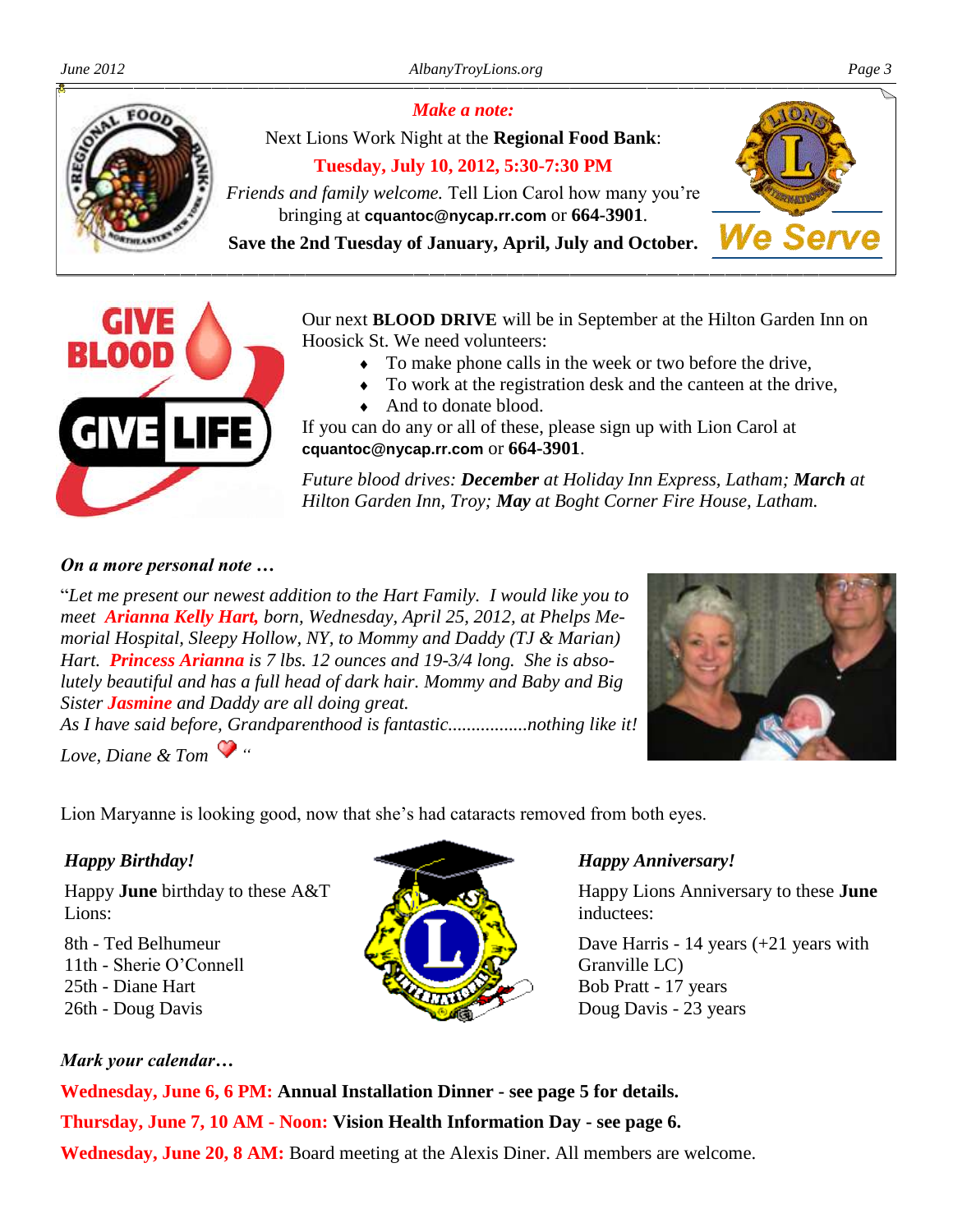Visit your club's web site: **ALBANYTROYLIONS.ORG**, your district web site: **20Y2LIONS.ORG**, and International's web site: **LIONSCLUBS.ORG**.

And remember to do your on-line shopping at **ALBANYTROYLIONS.PENNIESATATIME.COM**

## **Flag Day**

On **June 14**, 1777, the Continental Congress approved the design of a national flag.



Since 1916, when President Woodrow Wilson issued a presidential proclamation establishing a national Flag Day on June 14, Americans have commemorated the adoption of the Stars and Stripes by celebrating **June 14** as Flag Day. Prior to 1916, many localities and a few states had been celebrating the day for years. Congressional legislation designating that date as the national Flag Day was signed into law by President Harry Truman in 1949; the legislation also called upon the president to issue a flag day proclamation every year.

According to legend, in 1776, George Washington commissioned Philadelphia seamstress Betsy Ross to create a flag for the new nation. Scholars debate this legend, but agree that Mrs. Ross most likely knew Washington and sewed flags. To date, there have been twenty-seven official versions of the flag, but

the arrangement of the stars varied according to the flag-makers' preferences until 1912 when President Taft standardized the then-new flag's forty-eight stars into six rows of eight. The forty-nine-star flag (1959-60), as well as the fifty-star flag, also have standardized star patterns. The current version of the flag dates to July 4, 1960, after Hawaii became the fiftieth state on August 21, 1959.

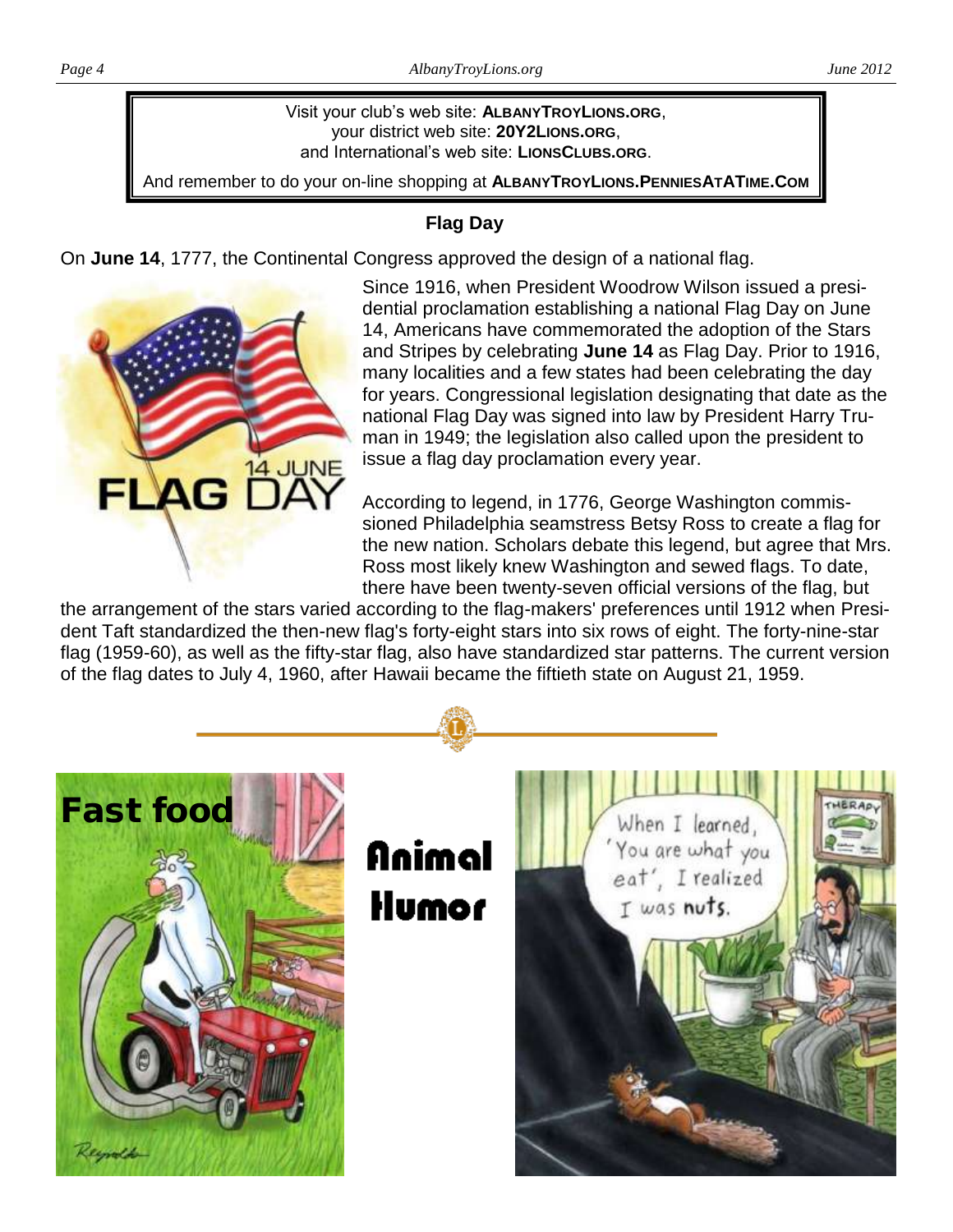



## **ALBANY & TROY LIONS CLUB**

**(***ALL 20-Y2 CLUBS ARE INVITED TO PARTICIPATE***)**

## *WEDNESDAY EVENING, JUNE 6, 2012*

*6:00 P.M. ATTITUDE ADJUSTMENT HOUR (Cash Bar) Cheese, Crackers, Pepperoni*

*7:00 P.M. DINNER*

## **NICHI'S RESTAURANT**

175 MAIN AVENUE WYNANTSKILL, NY 12198 518-283-8200



## **\$30.00 per person**

Dinner Choices, including salad, dessert and soda, coffee or tea:

## **CHICKEN PARMIGIANA**

*(Hand breaded chicken breast sautéed, covered with homemade sauce and mozzarella.)*

## **YANKEE POT ROAST**

*(Slow cooked bottom round, no need for a knife, served with homemade jardinière gravy.)*

## **SCROD**

*(Broiled Scrod in a butter sauce.)*

*R.S.V.P. TO LION DIANE BURKE HART 518-605-8600*

*or e-mail: dbhart@nycap.rr.com*

*BY: FRIDAY, MAY 25, 2012*

Please make checks payable to: *Albany & Troy Lions Club* **and mail to:**

LION DIANE BURKE HART PO BOX 171 WEST SAND LAKE, NY 12196